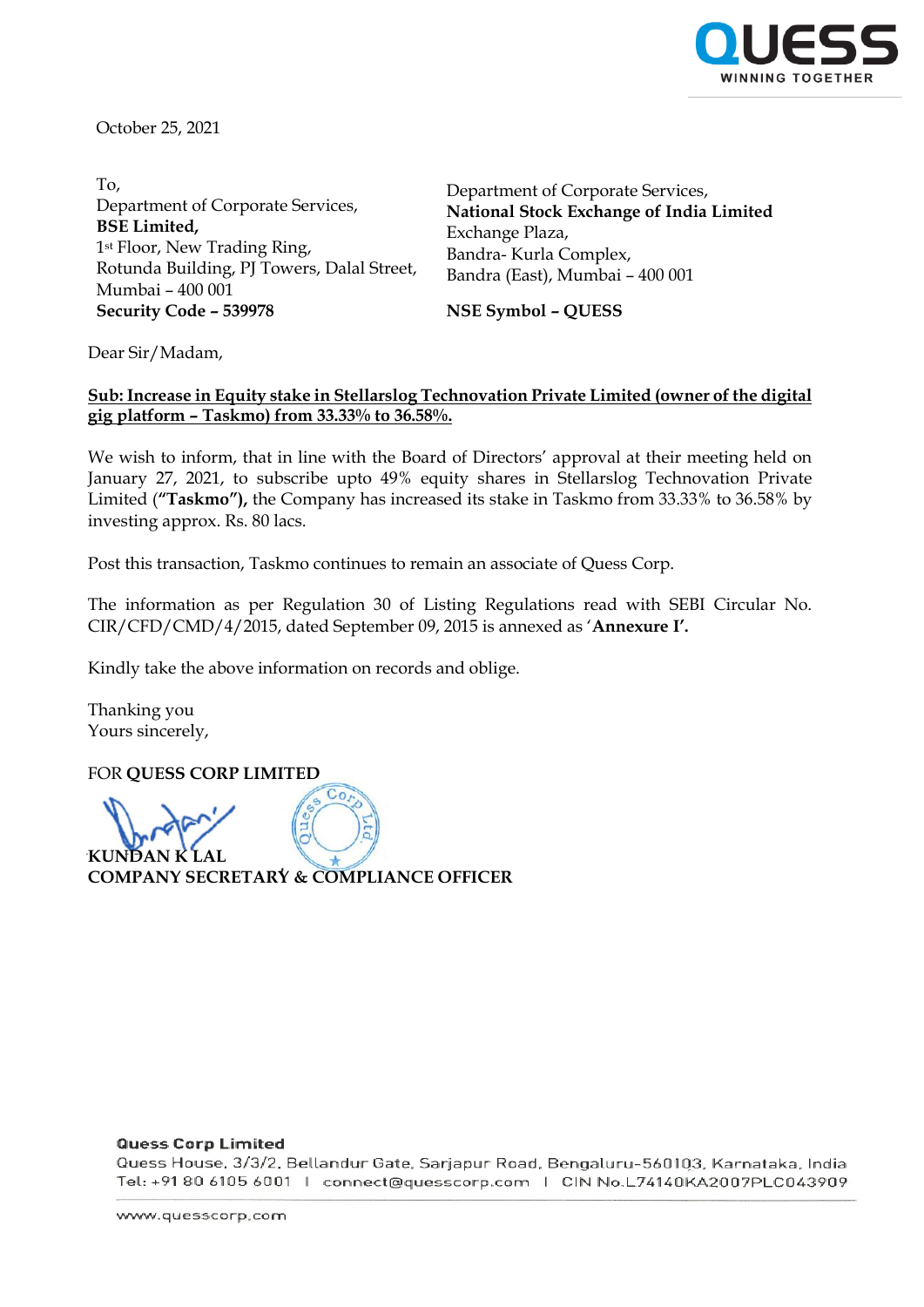

## **Annexure – 'I'**

# **Information as per Regulation 30 of Listing Regulations read with SEBI Circular No. CIR/CFD/CMD/4/2015, dated September 09, 2015**

| S.<br>No. | Particulars                                                                                                                                                                                                                  | <b>Details</b>                                                                                                                                                                                   |
|-----------|------------------------------------------------------------------------------------------------------------------------------------------------------------------------------------------------------------------------------|--------------------------------------------------------------------------------------------------------------------------------------------------------------------------------------------------|
| 1.        | Name of the target entity, details in brief<br>such as size, turnover etc.                                                                                                                                                   | $\bullet$ Name:<br>Stellarslog<br>Technovation<br>Private Limited.                                                                                                                               |
|           |                                                                                                                                                                                                                              | • The Company owns and operates a<br>digital platform - Taskmo, which is an<br>online marketplace for gig workers.                                                                               |
|           |                                                                                                                                                                                                                              | • Its turnover stood at Rs. 1.25 crores in<br>FY 2020-21 and it had 32,000+ users as<br>on 30 <sup>th</sup> September, 2021.                                                                     |
| 2.        | Whether the acquisition would fall within<br>related party transaction(s) and whether<br>the promoter/ promoter group/ group                                                                                                 | The proposed transaction would not<br>fall within related party transactions.                                                                                                                    |
|           | companies have any interest in the entity<br>being acquired? If yes, nature of interest<br>and details thereof and whether the same<br>is done at "arms' length"                                                             | • The promoter/promoter<br>$\gamma$<br>group companies do not have any<br>interest in the Company.                                                                                               |
| 3.        | Industry to which the entity being<br>acquired belongs                                                                                                                                                                       | • Provision of on-demand gig workers<br>for task based assignments.                                                                                                                              |
| 4.        | effects<br>and<br>of<br>Objects<br>acquisition<br>(including but not limited to, disclosure of<br>reasons for acquisition of target entity, if<br>its business is outside the main line of<br>business of the listed entity) | $\bullet$ This<br>Investment will<br>strengthen<br>Quess' presence in the digital gig<br>economy and enable it to serve the<br>demand for flexible gig workers from<br>existing and new clients. |
| 5.        | Brief details of any governmental or<br>regulatory approvals required for the<br>acquisition                                                                                                                                 | • Not Applicable                                                                                                                                                                                 |
| 6.        | Indicative time period for completion of<br>the acquisition                                                                                                                                                                  | • 3rd Tranche of ~Rs 80 lacs completed on<br>October 25, 2021                                                                                                                                    |

### **Quess Corp Limited**

Quess House, 3/3/2, Bellandur Gate, Sarjapur Road, Bengaluru-560103, Karnataka, India Tel: +91 80 6105 6001 | connect@quesscorp.com | CIN No.L74140KA2007PLC043909